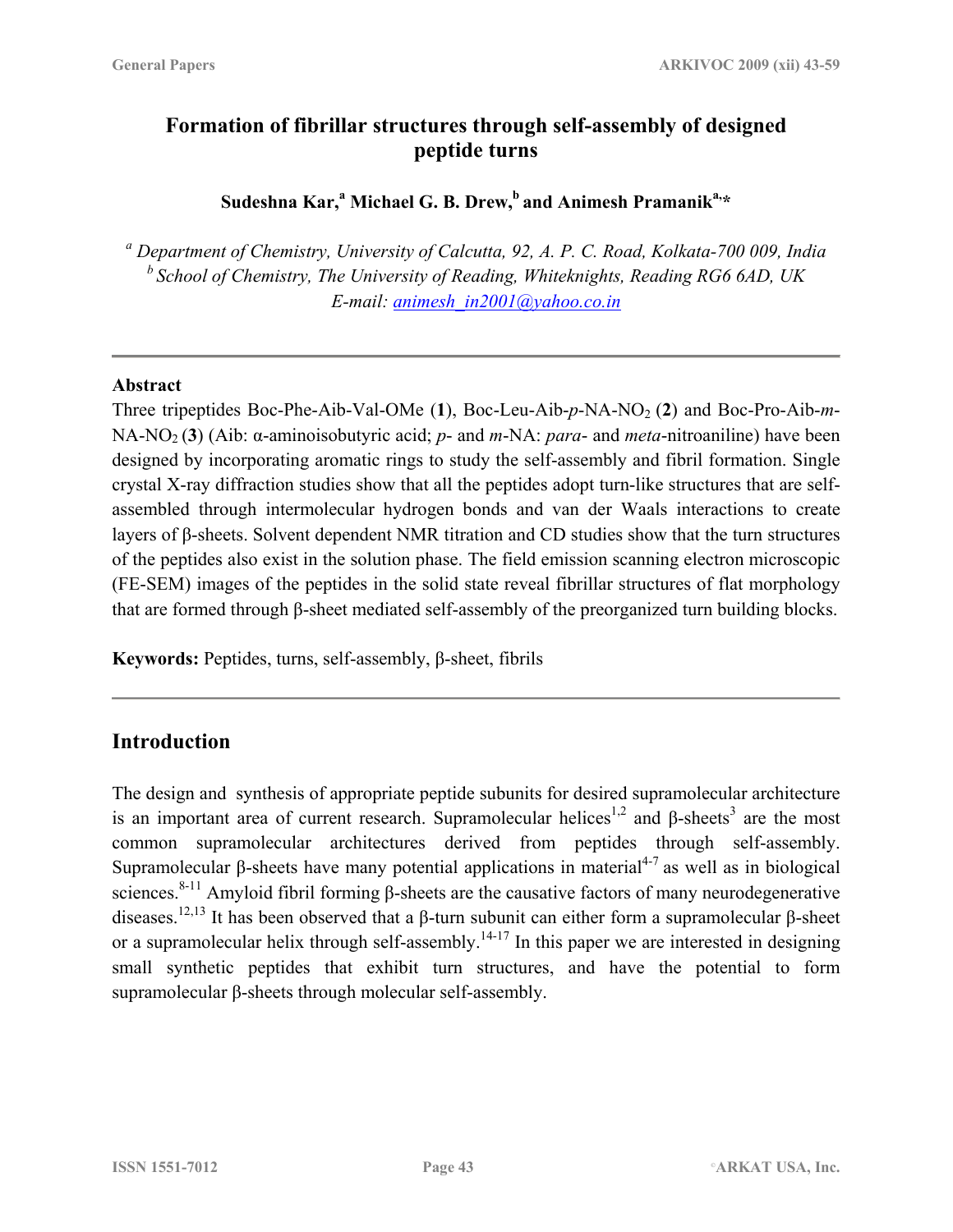

Peptide **3** 

**Figure 1.** Schematic representation of peptides **1**-**3**.

Three model tripeptides Boc-Phe-Aib-Val-OMe  $(1)$ , Boc-Leu-Aib- $p$ -NA-NO<sub>2</sub> (2) and Boc-Pro-Aib-*m*-NA-NO2 (**3**) (Aib: α-aminoisobutyric acid; *p*- and *m*-NA: *para*- and *meta*nitroaniline) with a centrally placed non-coded amino acid Aib have been chosen to study the self-assembly and fibril formation (Fig. 1). Since it is well established that short aromatic peptides have the ability to form  $\beta$ -sheet mediated amyloid fibrils,<sup>18</sup> peptides **1-3** have been designed incorporating aromatic rings. While peptide **1** contains an aromatic ring in the side chain, peptide **2** and **3** incorporate aromatic rings in the backbone. Generally conformationally restricted Aib is a β-sheet breaker and highly helicogenic.19 Therefore peptides **1**-**3** with a centrally positioned Aib(2) are expected to adopt turn-like structures.<sup>20-22</sup> It will be interesting to know whether the incorporation of *p*- and *m*-nitroanilnes in peptide **2** and **3** assists or disrupts the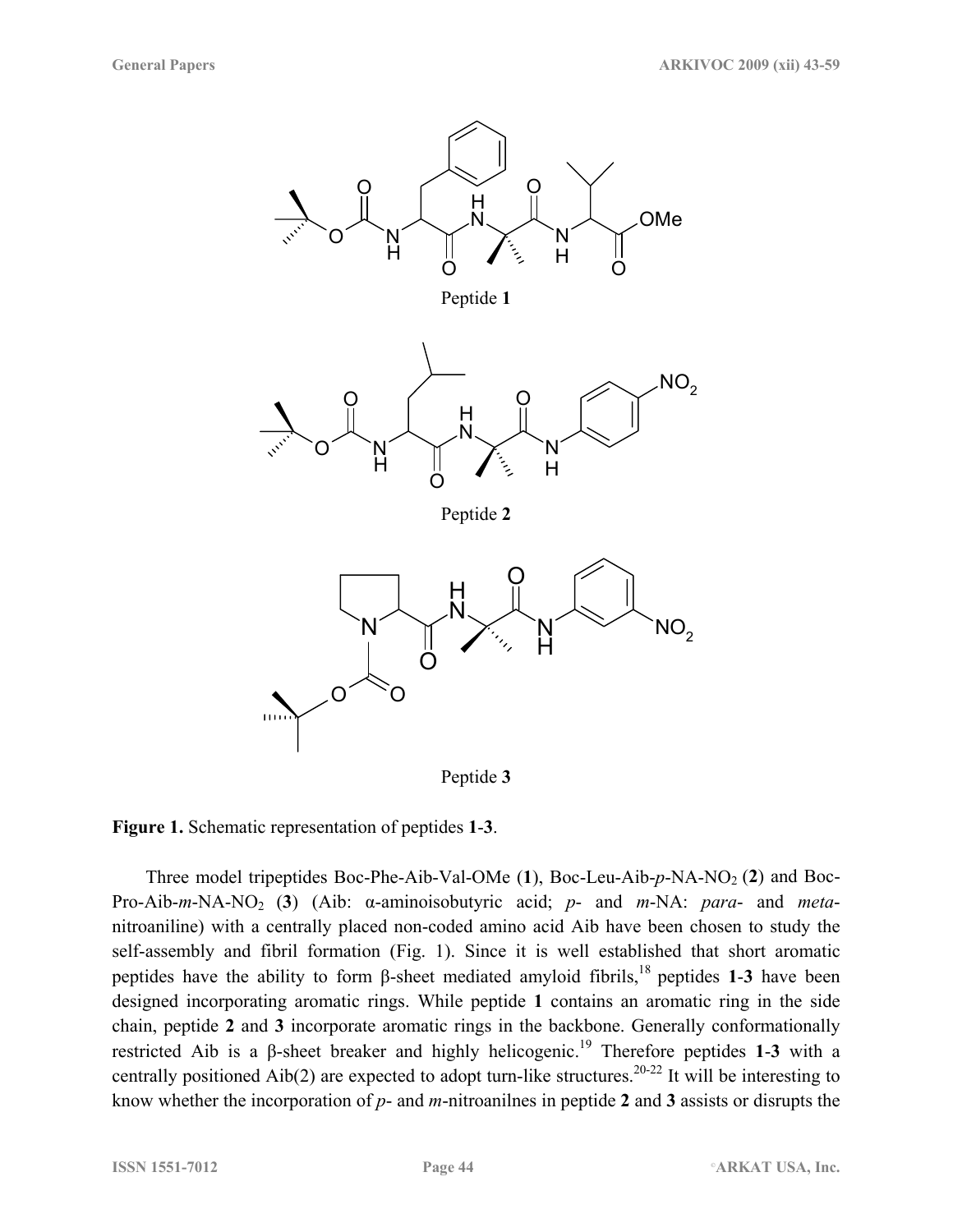creation of turn structures. There are examples of constrained cyclic peptides in which substituted benzenes have been inserted to mimic the turn region of the neurotrophin, a nerve growth factor.23 Peptide **2** and **3** will be examples of acyclic analogues if they adopt turn-like structures. The present study will also reveal the influence of aromatic rings in self-assembly, specially in the formation of supramolecular β-sheets and fibrillar structures. Peptides **1**-**3** were synthesized using conventional solution phase methodology and their solid-state structures and crystal packing were determined by X-ray diffraction analyses. The peptide conformations in the solution phase were probed by CD and NMR studies. Field emission scanning electron microscopy (FE-SEM) has been employed to investigate the morphological properties of the peptides in the solid state.

# **Results and Discussion**

### **Crystal structures of peptides**

Peptide 1 crystallizes in spacegroup  $P2_1$  with two molecules 1A and 1B in the crystallographic asymmetric unit. The structure of the two molecules is shown in Figure 2 and it is apparent that the two molecules for the most part conform to centrosymmetric pairs, indeed the majority of the coordinates fit to spacegroup  $P2_1/c$ . The chirality at  $C(4A)$  is *R* and at  $C(4B)$  is *S* but the symmetry is broken by C(10A) and C(10B) which both have chirality *S* which conformed with the starting material. During the synthesis it is clear that epimerization has occurred at Phe of molecule **1A** to produce molecule **1B** with opposite chirality at C(4). However the main conformational features of the two molecules are similar. Thus **1A** reveals a type II' β-turn-like structure with Phe(1) and Aib(2) occupying the  $i + 1$  and  $i + 2$  positions respectively (Fig. 2). The torsion angles at Phe(1) and Aib(2) were found to  $\varphi_1$ : 66.8(2),  $\psi_1$ : -146.3(2)<sup>o</sup> and  $\varphi_2$ : -60.0(2),  $\psi_2$ : -37.6(2)<sup>o</sup>, respectively (Table 1), which deviate significantly from the ideal values for a type II' β-turn  $\varphi_1$ : 60,  $\psi_1$ : -120 and  $\varphi_2$ : -80,  $\psi_2$ : 0.<sup>24</sup> The molecule **1B**, where the Phe has *S* chirality, adopts a type II β-turn-like structure, diastereomeric to **1A**, with Phe(1) and Aib(2) as corner residues (Fig. 2 and Table 1). The torsion angles at Phe(1) and Aib(2) were found to *φ*1: - 61.3(2),  $\psi_1$  : 144.7(2)<sup>o</sup> and  $\varphi_2$  : 54.6(2),  $\psi_2$  : 37.8(2)<sup>o</sup>, respectively. In **1B**, the observed N(3B)...O(9B) distance between the Boc-CO and Val(3)-NH groups is far too long at 3.61(1)Å for an intramolecular 4→ 1 hydrogen bond. Importantly such turn-like structures, which do not contain intramolecular hydrogen bonds are solely stabilized by co-operative steric interactions amongst the amino acids residues and are generally referred to as open turns.<sup>25</sup>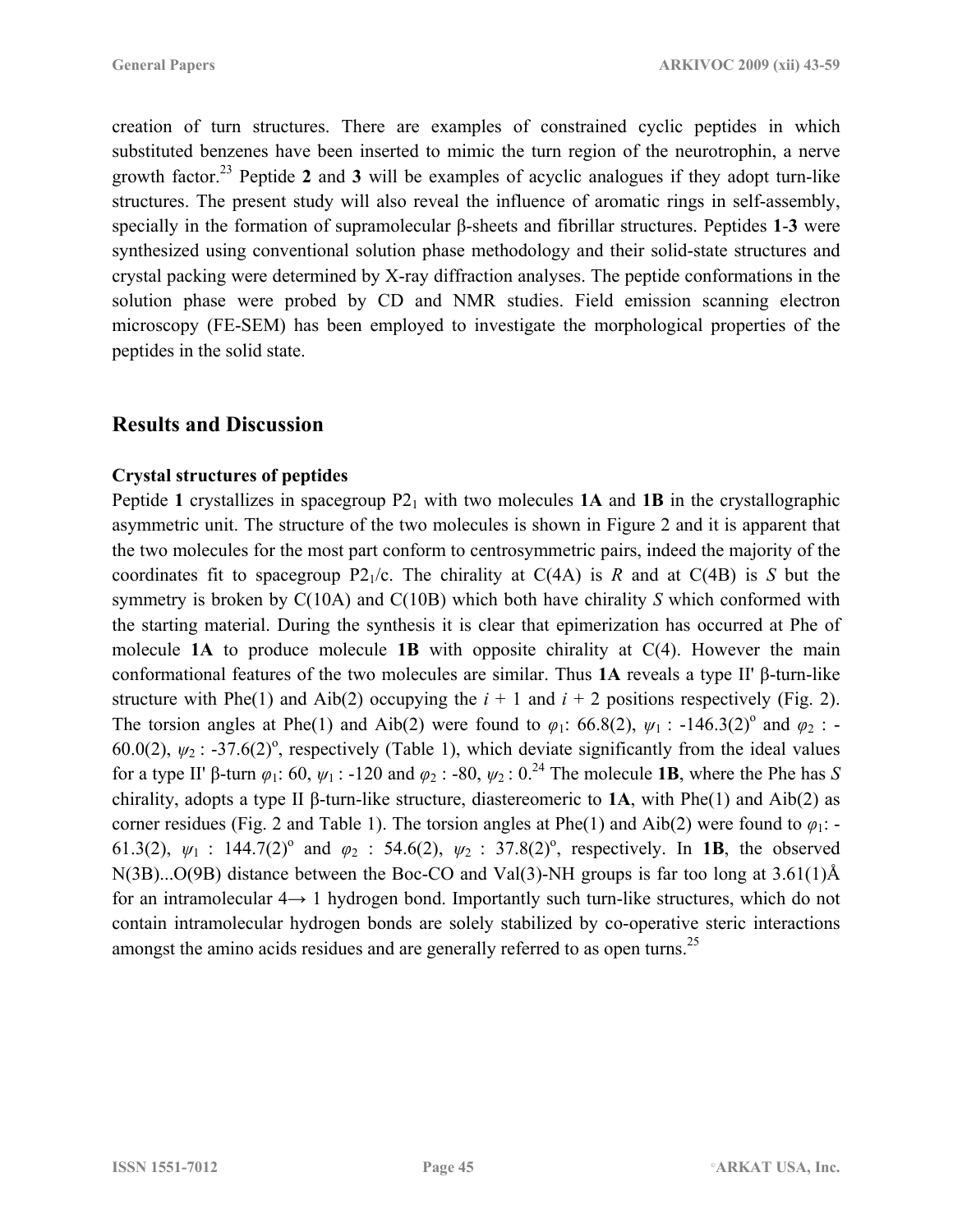

**Figure 2.** ORTEP diagram of peptide **1** (**A** & **B**) with atom numbering scheme showing the pseudo centre of symmetry broken at C(10). Ellipsoids at 50% probability. Hydrogen bonds are shown as dotted lines.

| Peptide   | Residue |             | Ψ           | $\omega$    |
|-----------|---------|-------------|-------------|-------------|
| <b>1A</b> | Phe(1)  | 66.8(2)     | $-146.3(2)$ | $-158.9(2)$ |
|           | Aib(2)  | $-60.0(2)$  | $-37.6(2)$  | 177.2(2)    |
|           | Val(3)  | $-158.9(2)$ | 162.8(2)    |             |
| 1 B       | Phe(1)  | $-61.3(2)$  | 144.7(2)    | 167.5(2)    |
|           | Aib(2)  | 54.6(2)     | 37.8(2)     | $-168.5(2)$ |
|           | Val(3)  | $-63.1(2)$  | $-37.8(2)$  |             |
| 2         | Leu(1)  | $-62.9(4)$  | 143.1(3)    | 168.7(3)    |
|           | Aib(2)  | 63.5(4)     | 23.4(4)     | 179.0(4)    |
| 3         | Pro(1)  | $-48.2(3)$  | 133.5(2)    | 173.1(2)    |
|           | Aib(2)  | 66.1(3)     | 18.6(3)     | 168.6(2)    |

Table 1. Selected back-bone torsion angles (<sup>o</sup>) for the peptides 1-3

 However in **1A**, a water molecule, O(100) is found within the cavity formed by the turn structure, albeit with 50% probability, and this solvent molecule forms three hydrogen bonds, as donor to  $O(11A)$  at 2.652(6)Å and  $O(2A)$  at 2.753(4)Å and acceptor from N(9A)-H(9A) at 3.039(5)Å. As a consequence the N(3A)... $O(9A)$  distance is extended even longer than the  $N(3B)...O(9B)$  distance at  $4.22(1)$ Å. There are additional intermolecular hydrogen bonds involving N(3)-H and N(6)-H in both molecules with carbonyls  $O(5)$  and  $O(8)$  (Table 2). On the other hand  $N(9A)$ -H only forms a hydrogen bond with the solvent  $O(100)$ , while  $N(9B)$ -H is unattached.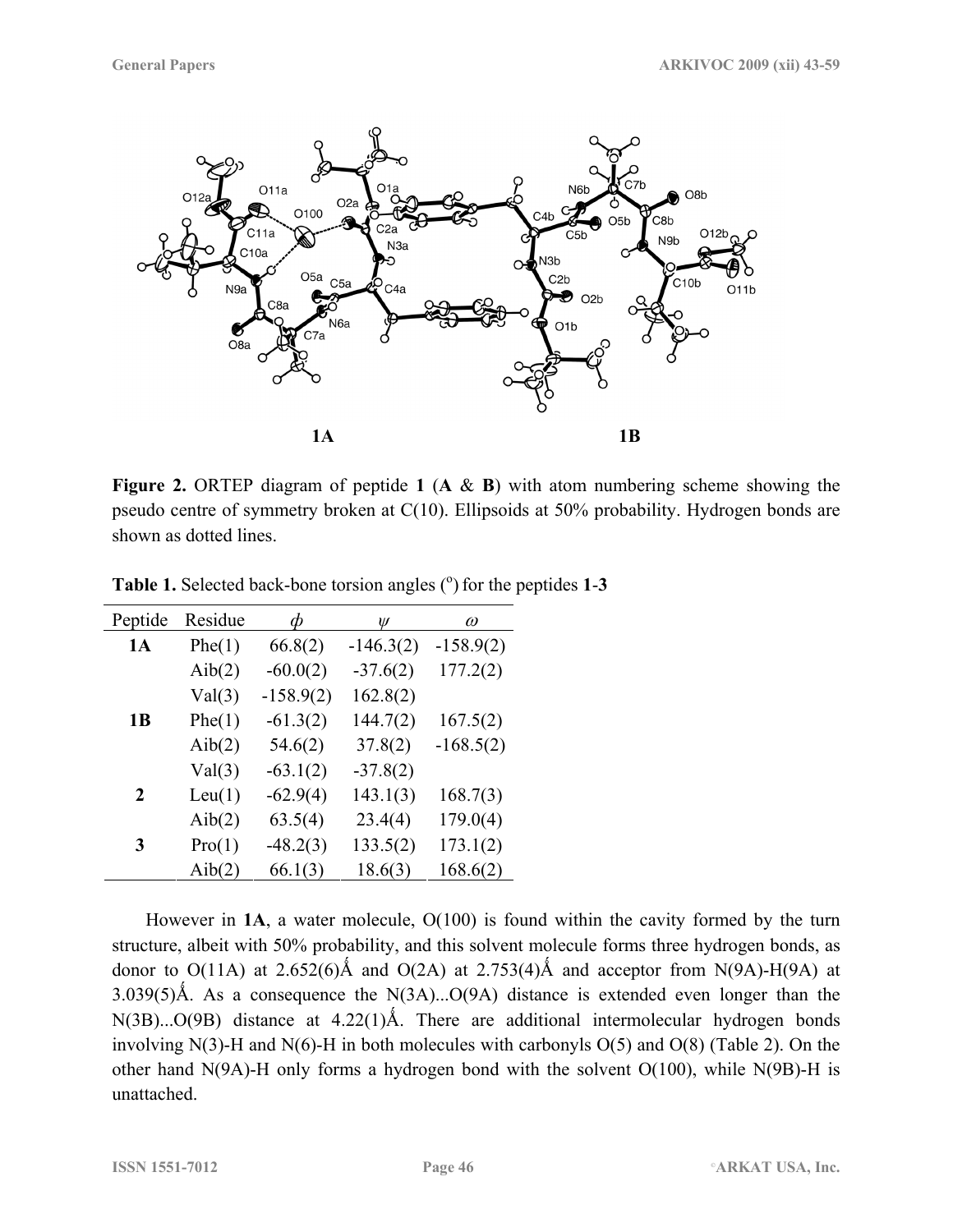Peptide **2** crystallizes in the centrosymmetric spacegroup Pbcn thus contains the two diastereomers with type II and II' β-turn-like conformations, with Leu(1) and Aib(2) as corner residues (Fig. 3, Table 1). The torsion angles at Leu(1) and Aib(2) were found to  $\varphi_1$ : -62.9(4),  $\psi_1$ :  $143.1(2)^\circ$  and  $\varphi_2$  :  $63.5(4)$ ,  $\psi_2$  :  $23.4(4)^\circ$  respectively, similar to those in peptide 1. As in 1A and **1B**, the conformation does not allow for a strong intramolecular  $4 \rightarrow 1$  hydrogen bond between *p*-NA-NH and Boc-CO with  $N(9)...O(2)$  3.66(1)Å (Table 2). However as in 1,  $N(3)$ -H(3) forms a hydrogen bond with  $O(5)(1-x,1-y, -z)$  at 2.912(3)Å and N(6)-H(6) with O(8) (1.5-x, 0.5+y, z) at  $2.934(3)$ Å while N(9)-H(9) remains unattached unless the weak intramolecular interaction with O(2) is considered.

The crystal structure of the peptide Boc-Pro-Aib- $m$ -NA-NO<sub>2</sub> (3) is determined in the noncentrosymmetric spacegroup  $P2_12_12$ . While the chirality was not determined from the crystal structure determination, the enantiomer with C(4) having the *S* chirality was selected to conform with the reactant. The structure reveals a turn-like structure similar to that found in peptide **1** and **2** with Pro(1) and Aib(2) occupying the  $i + 1$  and  $i + 2$  positions respectively (Fig. 4). The torsion angles at the corner residues Pro(1) and Aib(2) are found to be as  $\varphi_1$ : -48.2(3)<sup>o</sup>,  $\psi_1$ : 133.5(2)<sup>o</sup> and  $\varphi_2$ : 66.1(3)<sup>o</sup>,  $\psi_2$ : 18.6(3)<sup>o</sup>, respectively, indicating a type II β-turn structure (Table 1). The turn structure is stabilized by a 4→ 1 hydrogen bond between *m*-NA-NH and Boc-CO with the N9…O2 distance at 3.075(2) Å, very much shorter than the equivalent distance in **1** and **2** (Table 2).

| <b>Type</b>                      | $NO/(\AA)$ | $H$ $O/(\AA)$ | $OH-N/(°)$ |
|----------------------------------|------------|---------------|------------|
| Peptide 1A                       |            |               |            |
| $N3(A)$ -H3(A)O(5B) <sup>a</sup> | 2.905(2)   | 2.08          | 160        |
| $N(6A) - H(6A)O(8A)^{b}$         | 2.849(2)   | 2.26          | 125        |
| $N9(A)-H9(A)$ $O(100)$           | 3.039(5)   | 2.19          | 172        |
| $O(100)^*O(2A)$                  | 2.753(4)   |               |            |
| $O(100)^*O(11A)$                 | 2.652(6)   |               |            |
| Peptide 1B                       |            |               |            |
| $N(3B) - H(3B)O(5A)^c$           | 2.948(2)   | 2.08          | 156        |
| $N(6B) - H(6B)O(8B)^{d}$         | 2.937(2)   | 2.26          | 135        |
| Peptide 2                        |            |               |            |
| $N(3)-H(3)O(5)^e$                | 2.912(3)   | 2.09          | 160        |
| $N(6)-H(6)$ $O(8)^f$             | 2.934(3)   | 2.07          | 166        |
| Peptide 3                        |            |               |            |
| Intramolecular                   |            |               |            |
| $N(9)-H(9)$ $O(2)$               | 3.075(2)   | 2.29          | 151        |
| Intermolecular                   |            |               |            |
| $N(6)-H(6)$ O(8) <sup>8</sup>    | 2.930(2)   | 2.08          | 172        |

| Table 2. Hydrogen bonds parameters for peptides 1-3 |  |  |
|-----------------------------------------------------|--|--|
|                                                     |  |  |

Symmetry elements: *<sup>a</sup>* x,1+y, z; *<sup>b</sup>* 1-x, y-0.5, 2-z; *<sup>c</sup>* x, y-1, z; *<sup>d</sup>* 1-x, y+0.5, 1-z; *<sup>e</sup>* 1-x, 1-y, -z; *<sup>f</sup>* 1.5-x,  $0.5+y$ , z;  $8x$ , y, 1+z.

\* Hydrogen atoms on the water molecule O(100) were not located.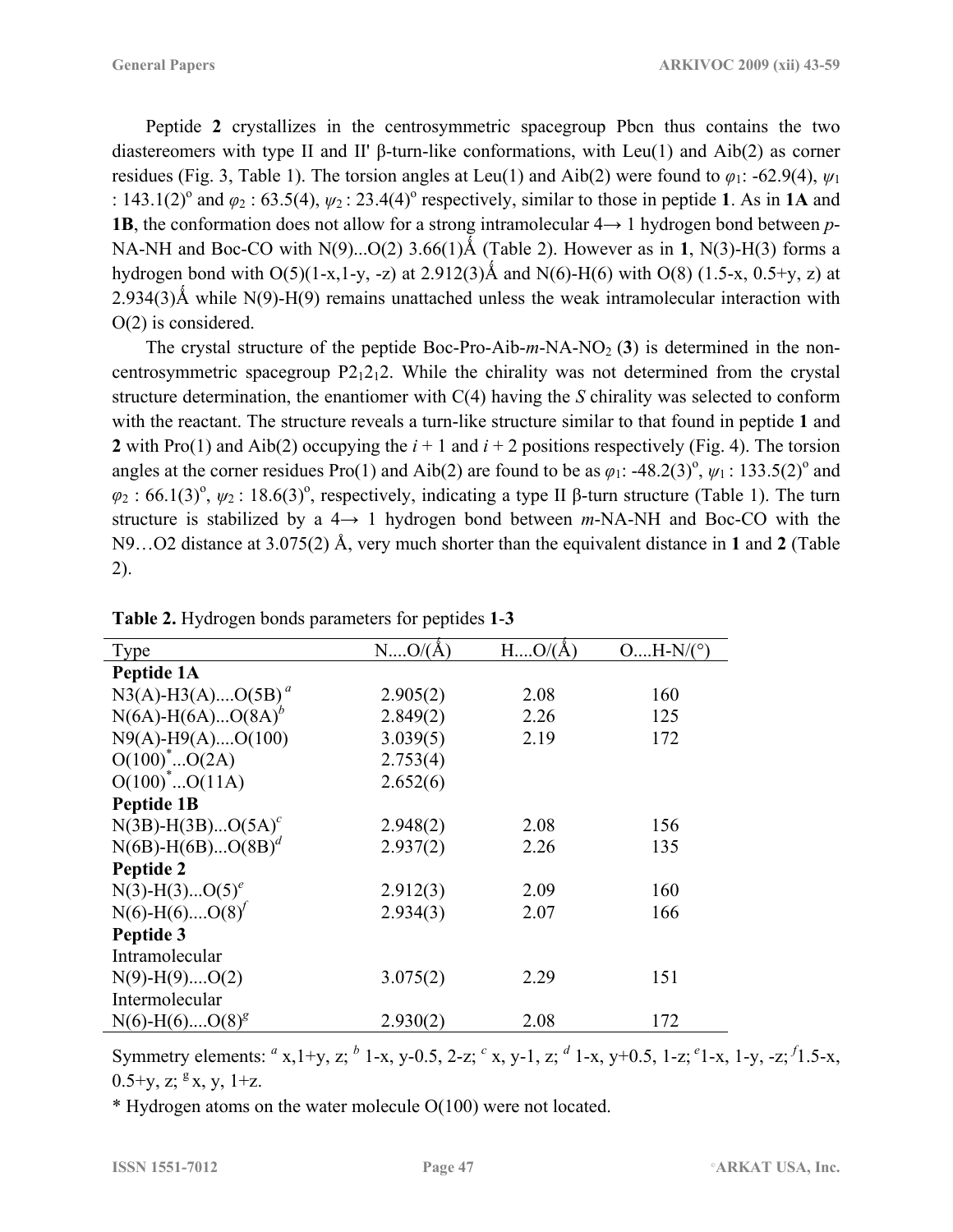

**Figure 3.** ORTEP diagram of peptide **2** with atom numbering scheme. Ellipsoids at 50% probability.



**Figure 4.** ORTEP diagram of peptide **3** with atom numbering scheme. Ellipsoids at 50% probability. Hydrogen bond as dotted line.

### **Crystal packing of peptides**

Crystal structure analysis shows that the turn structures of peptides **1** and **2** are packed in a similar fashion to form layers of β-sheets (Fig. 5 and 6). In each case six peptide molecules are interconnected by two types of intermolecular hydrogen bonds  $Xx(1)-CO...NH-XX(1)$  and Aib(2)-CO…NH-Aib(2) to complete each circular subunit (Fig. 5a & 6a, Table 2). These circular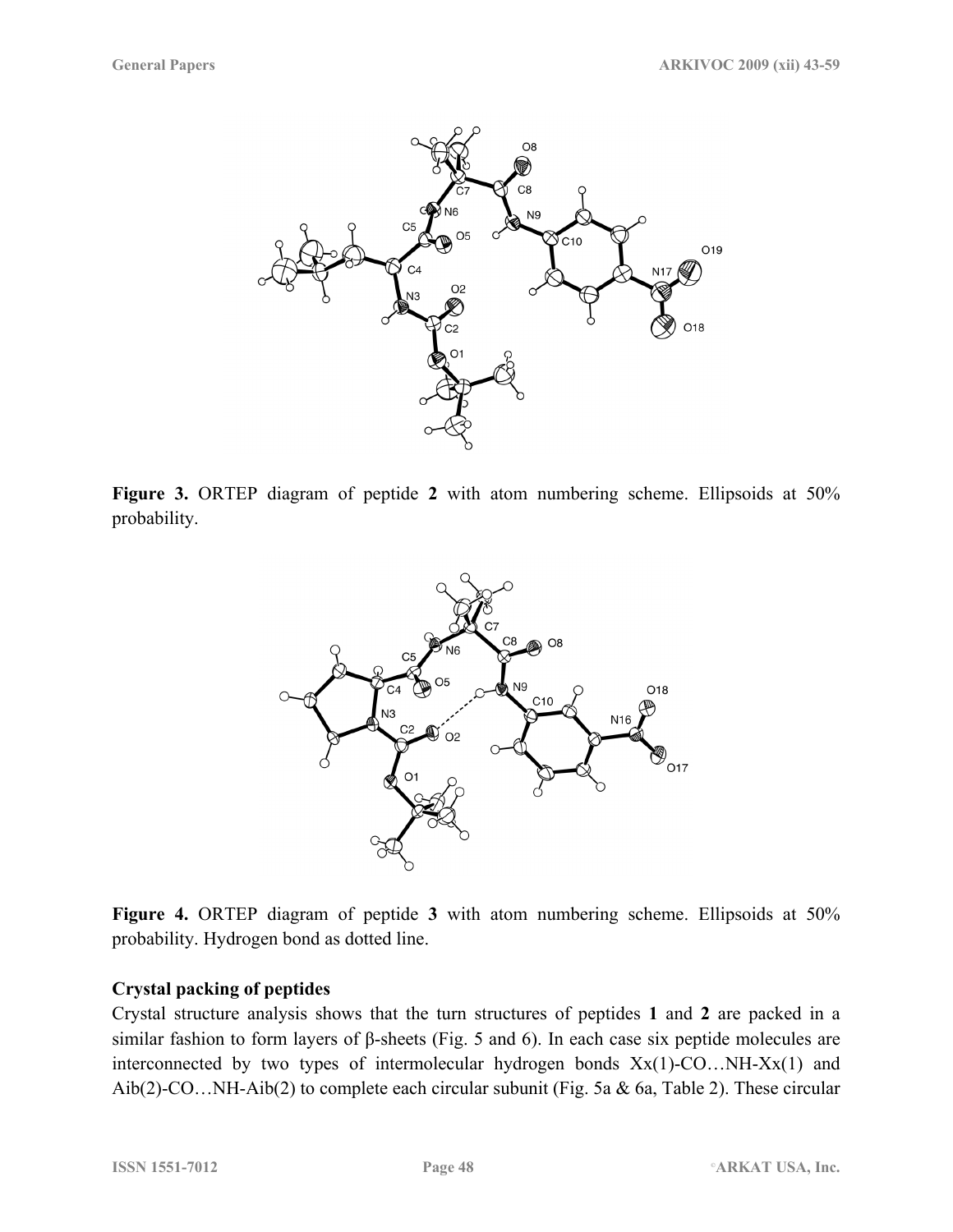subunits are interconnected to create layers of β-sheets such as *ac* plane for peptide **1** and *bc* plane for peptide **2**. The layer structures of the peptides are further self-assembled along the crystallographic directions *b* (for **1**) and *a* (for **2**) *via* van der Waals interactions to form higher order supramolecular β-sheet structures (Fig. 5b & 6b). In the case of peptide **3**, the intermolecular hydrogen bond Xx(1)-CO…NH-Xx(1) does not exist as the Pro(1) residue does not provide a suitable proton. The only hydrogen bond Aib(2)-CO…NH-Aib(2) connects the molecules of **3** in the *b* direction to form semicylindrical structures, which are packed through van der Waals interactions to create layers of β-turns in the *ac* plane (Fig. 7). Therefore all the peptides **1**-**3** create β-sheet-like structure through molecular self-assembly, consistent with the previous results.<sup>17</sup>



**Figure 5**. Packing pattern of peptide **1** showing (a) the formation of β-sheet layer in the *ac* plane. Only intermolecular hydrogen bonds are shown with dotted lines; (b) the formation of supramolecular β-sheet through the higher order self-assembly of layers in the *b* direction.



**Figure 6.** Packing pattern of peptide **2** showing (a) the formation of β-sheet layer in *bc* plane. Only intermolecular hydrogen bonds are shown with dotted lines; (b) the formation of supramolecular β-sheet through the higher order self-assembly of layers in *a* direction.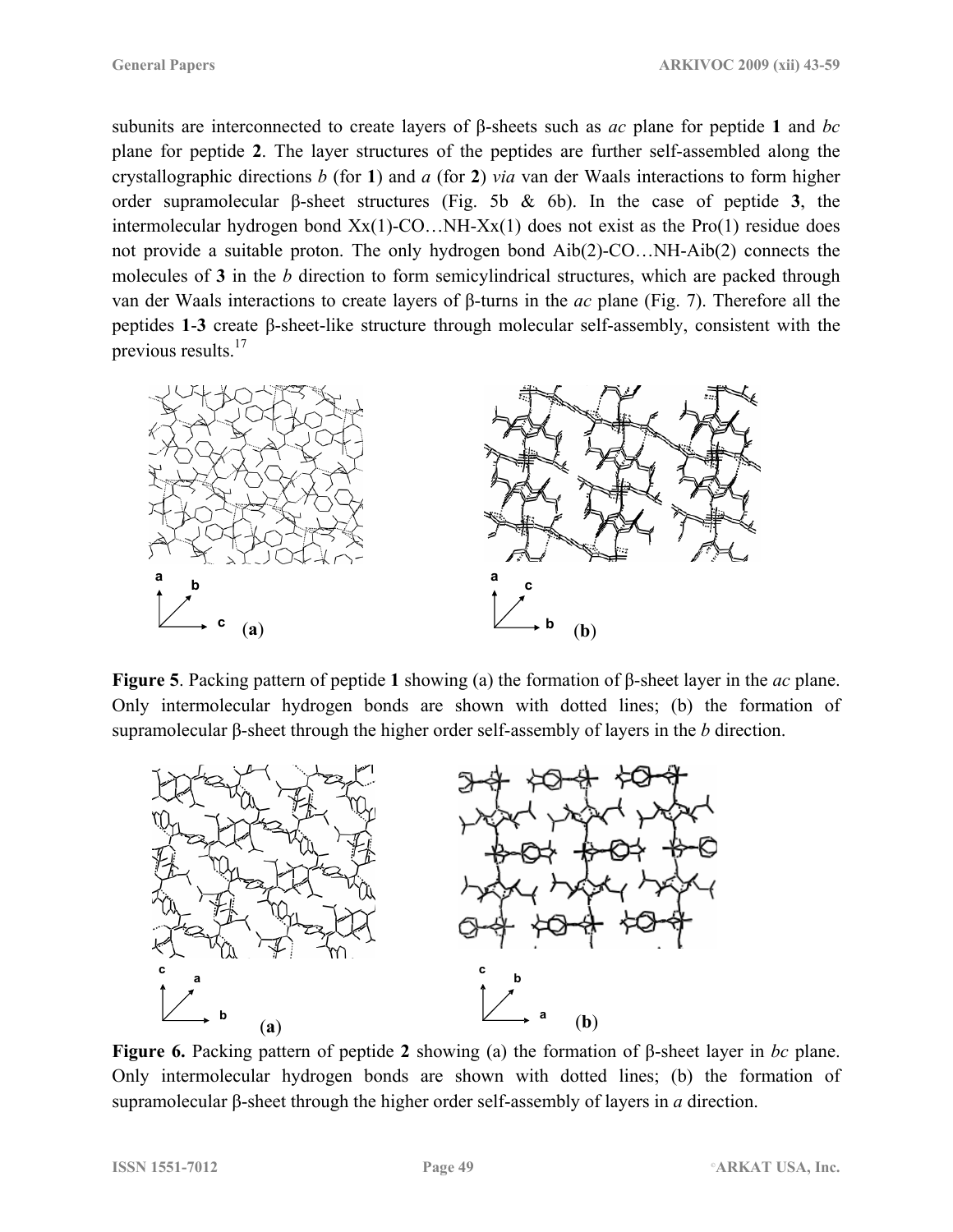

**Figure 7.** Packing pattern of peptide **3** showing the formation of semicylindrical structures in the *b* direction. The cylindrical structures are packed through van der Waals interactions to form layers of β-turns in the *ac* plane.

#### **Peptide conformations in solution**

The solution phase conformation of the peptide **1** was probed by NMR solvent titration method. In this experiment a solution of the peptide 1 in nonpolar CDCl<sub>3</sub> (10 mM in 0.5 ml) was gradually titrated against polar  $(CD_3)$ . SO and the changes in the chemical shifts of NHs were recorded by <sup>1</sup>H NMR (Fig. 8).<sup>26</sup> The solvent titration shows that by increasing the percentage of  $(CD_3)$ <sub>2</sub>SO in CDCl<sub>3</sub> from 0 to 10% the net changes in the chemical shift ( $\Delta\delta$ ) values for Phe(1)-NH, Aib(2)-NH and Val(3)-NH are 0.94, 0.84 and 0.10 ppm, respectively. The  $\Delta\delta$  values demonstrate that Val(3)-NH is solvent shielded, and the other two NH groups are solvent exposed, which is a characteristic feature of a turn-like structure where the Val(3)-NH is involved in an intramolecular hydrogen bond to Boc-CO. Although peptide **1A** and **1B** do not form any intramolecular hydrogen bond in crystal structure (Fig. 2), in the solution phase they build up intramolecular  $4 \rightarrow 1$  hydrogen bond. The CD spectrum of peptide 1 at  $25^{\circ}$ C in methanol reveals a positive ellipticity in the far-UV region with distinct double maxima at 206 and 222 nm, suggesting the presence of a turn structure (Fig. 9).<sup>27</sup>

In <sup>1</sup>H NMR solvent titration of peptide 2 the net change in the chemical shift ( $\Delta\delta$ ) values for Leu(1)-NH, Aib(2)-NH and *p-*NA(3)-NH are 1.03, 0.93 and 0.00 ppm, respectively (Fig. 10), indicating a turn-like structure where *p-*NA(3)-NH is hydrogen bonded to Boc-CO. Interestingly the crystal structure of 2 does not contain any intramolecular  $4 \rightarrow 1$  hydrogen bond (Fig. 4). The CD spectra of peptide **2** in methanol displays a strong positive ellipticity in the far-UV region with a distinct maxima at 199 nm (Fig. 9), which indicates the presence of a turn structure.

The solvent dependence of the NH chemical shifts, that is demonstrated in this  $CDCl<sub>3</sub>(CD<sub>3</sub>)<sub>2</sub>SO$ titration experiment, indicates that Aib(2)-NH is free and *m-*NA(3)-NH is hydrogen bonded in peptide **3** with ∆δ values as 0.97 and -0.06 ppm respectively, indicating a β-turn structure (Fig.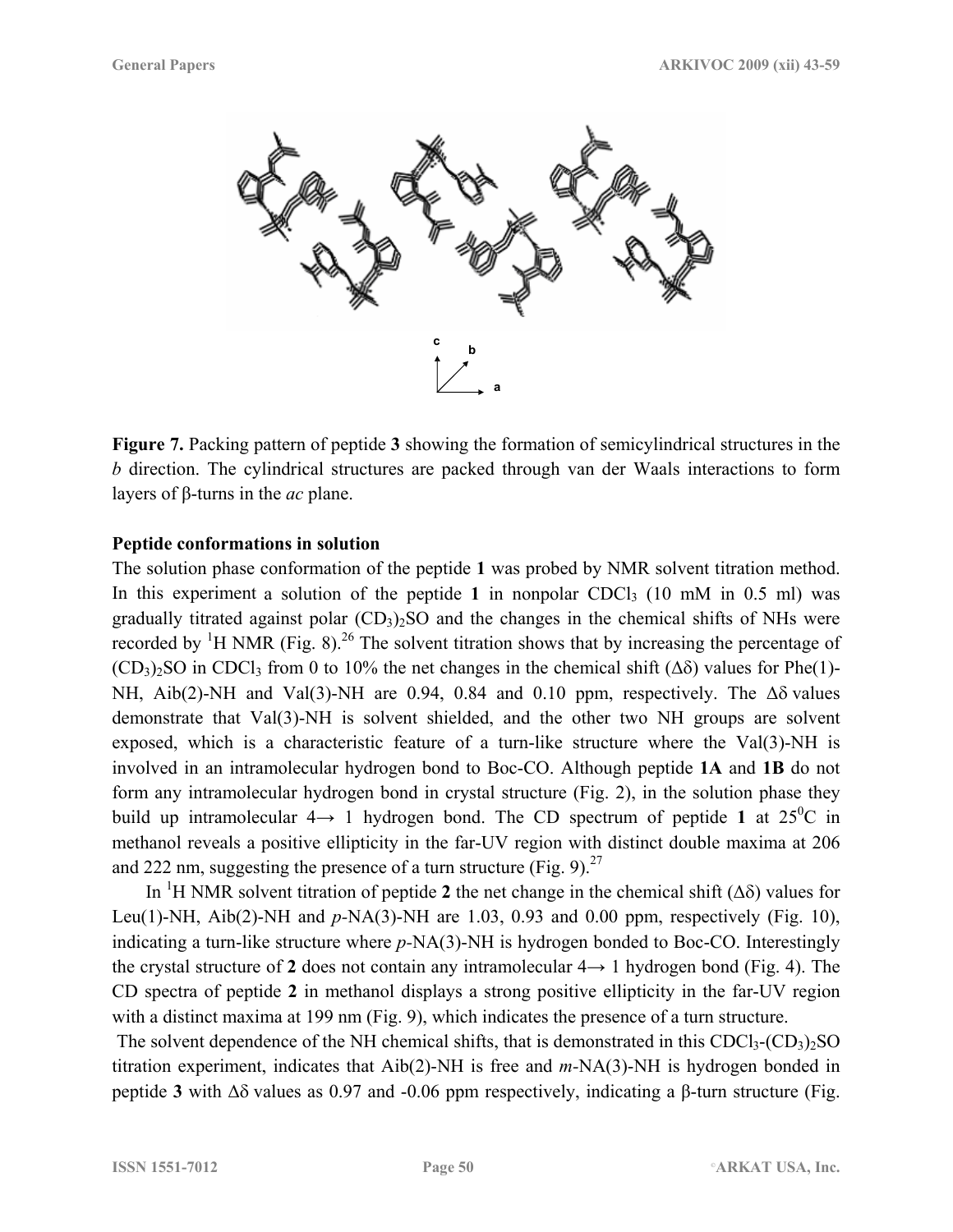11). A positive ellipticity with a maxima at 197 nm is observed in the CD spectra of **3** in methanol (Fig. 9), indicating the population of β-turn structure. Therefore, the results of solvent dependent NMR titrations and CD spectroscopy strongly favor the conclusion that the peptides **1**-**3** are folded into turn structures in the solution phase.



**Figure 8**. NMR solvent titration curve for NH protons in peptide **1**.



**Figure 9**. CD curves of peptides **1-3** in methanol (1.5 mM).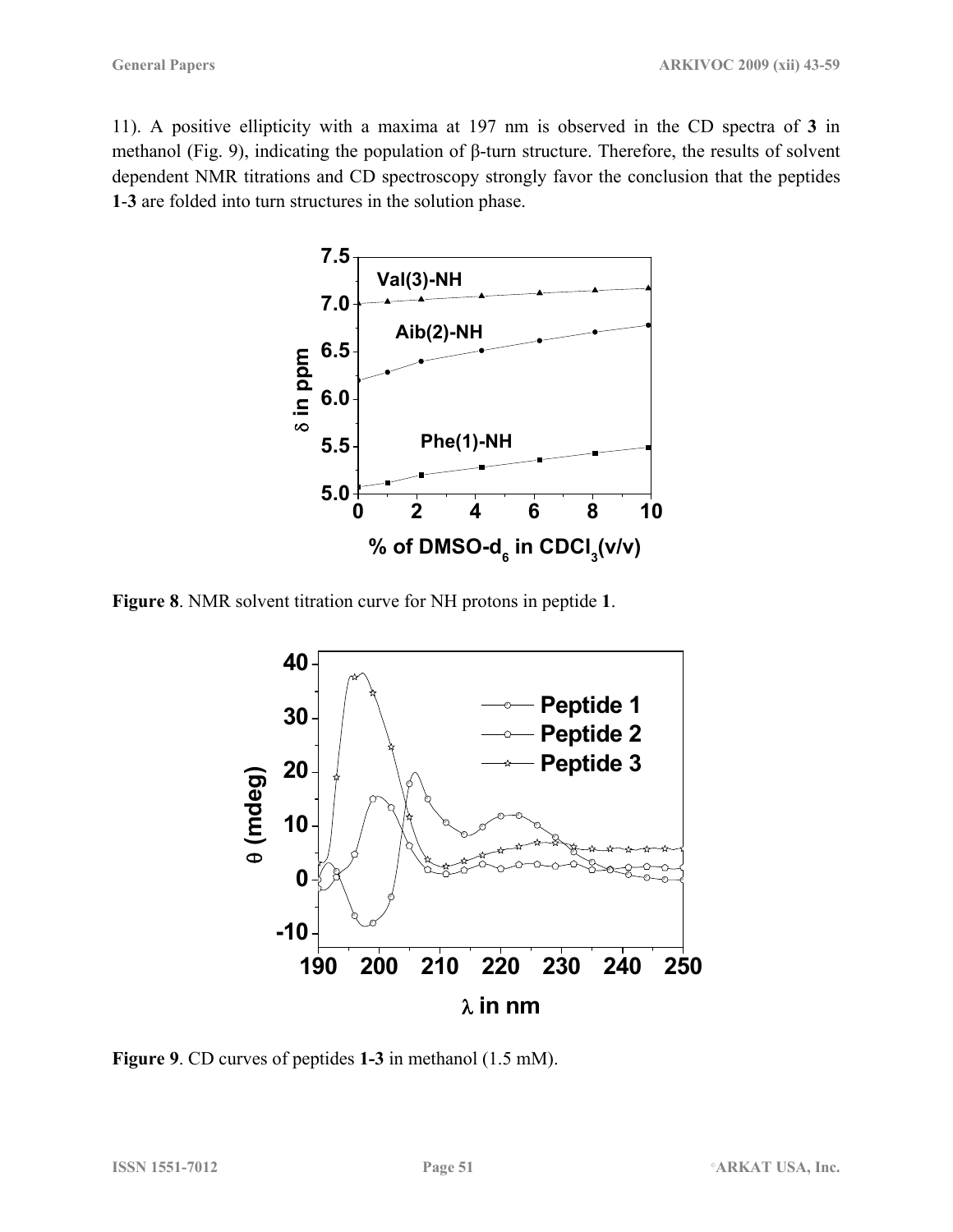

**Figure 10**. NMR solvent titration curve for NH protons in peptide **2**.



**Figure 11**. NMR solvent titration curve for NH protons in peptide **3**.

### **Morphological studies**

In addition to naturally occurring amyloid proteins, researchers have studied a variety of other βsheet fibril-forming motifs derived from amyloid protein fragments, *de novo* designed peptides, peptidomimetics, and peptide amphiphiles. Schneider *et al* have reported the formation of flat fibril laminates through β-sheet mediated self-assembly of peptide with central Pro-Pro fragment.28 The quasi-crystalline structures of flat and non-twisted morphology are useful for specific nano-applications. Various attempts to fabricate these types of structures using amyloid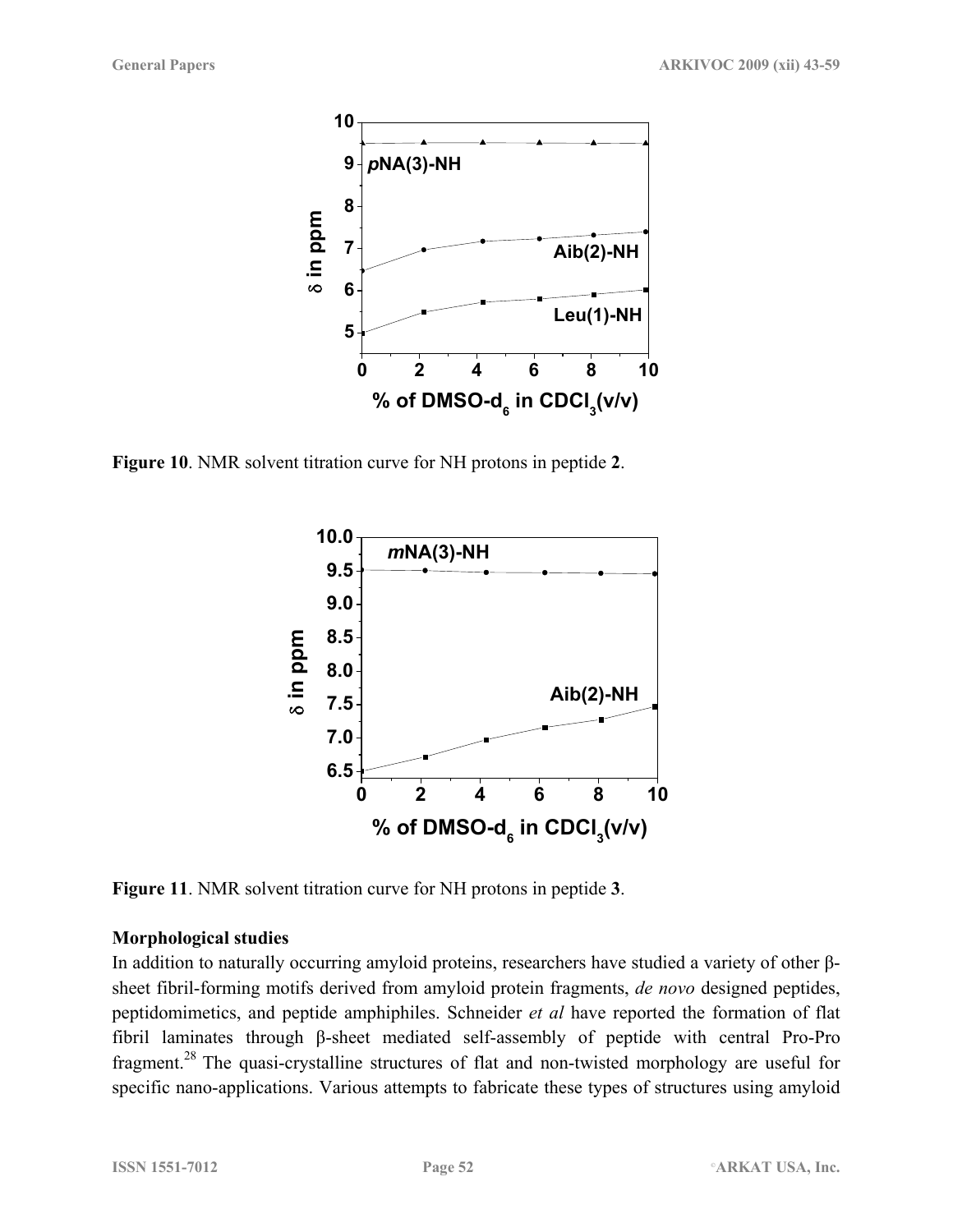proteins, peptides, and viruses have been reported.<sup>29</sup> Therefore we became interested in exploring the possibility of fibril formation in peptides **1**-**3**. Field emission scanning electron microscopic (FE-SEM) images of the dried fibrous material of peptides **1-3** grown slowly from ethylacetate–petroleum ether (for **1**) and acetone (for **2** & **3**) clearly demonstrate that the aggregates in the solid state are bunches of fibrillar structures of flat morphology (Fig. 12a-c). The fibrillar structures are formed through β-sheet mediated self-assembly of the preorganized turn-like building blocks.



**Figure 12**. FE-SEM images of (a) peptide **1**, (b) peptide **2** and (c) peptide **3** showing the formation of fibrillar structures of flat morphology in the solid state. The fibrous materials of peptide **1** was grown slowly from ethylacetate-petroleum ether and peptide **2** and **3** from acetone. They were dried and gold coated.

# **Conclusions**

The present studies show that the turn-like structures of peptides **1**-**3** are quite stable and exist both in the solid state and in solution. Due to the presence of flat aromatic rings in the backbones these turn structures show a high tendency to form supramolecular β-sheets through molecular self-assembly. It has been shown that these preorganized turn building blocks generate flat fibrillar structures through β-sheet mediated self-assembly. The importance of π-π interactions in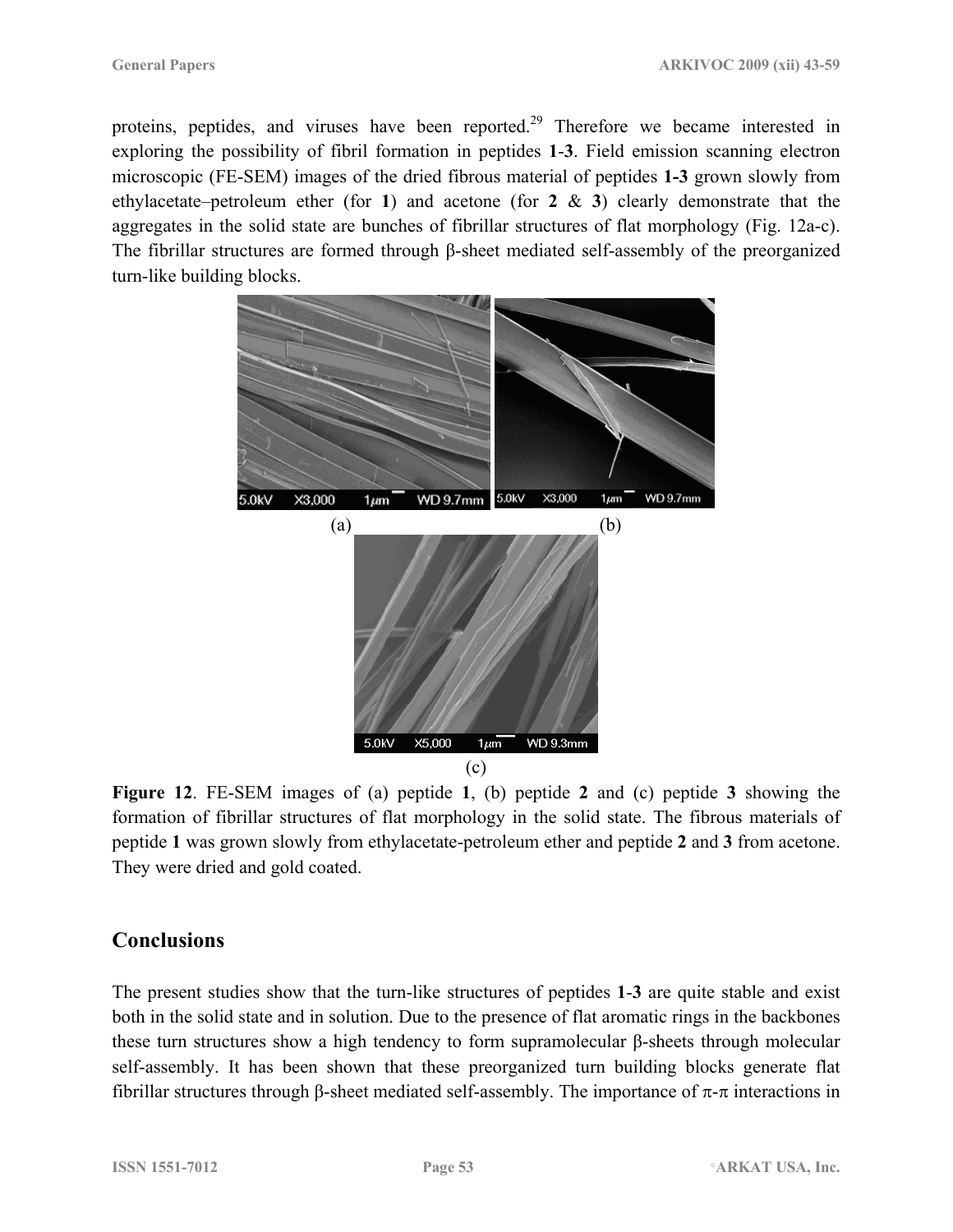the formation of amyloid fibrils has been documented previously.<sup>30</sup> The present study provides useful insights about the design and self-assembly of peptides, specifically, the relationship between peptide structure and the consequent morphology of the self-assembled materials.

# **Experimental Section**

### **Synthesis of the peptides**

The peptides were synthesized by conventional solution phase methods. The t-butyloxycarbonyl (Boc) group was used for N-terminal protection and the C-terminus was protected as the methyl ester. Couplings were mediated by dicyclohexylcarbodiimide (DCC)/ 1-hydroxybenzotriazol (HOBT). All intermediates were characterized by thin layer chromatography on silica gel and used without further purification. Final peptides were purified by column chromatography using silica gel (100-200 mesh) as the stationary phase. Ethylacetate and petroleum ether mixture was used as the eluent. The reported peptides **1**-**3** were fully characterized by X-ray crystallography and NMR studies.

## **Synthesis of the peptide 1, Boc-Phe-Aib-Val-OMe**

Peptide Boc-Phe-Aib-OH<sup>22(e)</sup> (2.30g, 6.60 mmol) was dissolved in dimethylformamide (DMF, 10 ml). Val-OMe obtained from its hydrochloride (2.20g, 13.00 mmol) was added to the former solution in ice-cold condition followed by addition of DCC (2.00g, 9.70 mmol). The reaction mixture was stirred at room temp. for 2 days. The precipitated dicyclohexylurea (DCU) was filtered off. The filtrate was diluted with ethylacetate. The organic layer was washed with 1N HCl (3 x 30 ml), brine, 1M Na<sub>2</sub>CO<sub>3</sub> solution (3 x 30 ml) and again with brine. The solvent was then dried over anhydrous Na<sub>2</sub>SO<sub>4</sub> and evaporated in *vacuo* giving a light yellow gum. Yield: 2.50g (82.20 %). Single crystals were grown from ethylacetate-petroleum ether solvent by slow evaporation and were stable at room temp. Mp=  $94^{\circ}$ C. Anal.Calcd for C<sub>24</sub>H<sub>37</sub>N<sub>3</sub>O<sub>6</sub> (463.55): C, 62.17; H, 8.04; N, 9.06. Found: C, 62.22; H, 8.09; N, 9.11%. [ $\alpha$ ]<sup>20</sup><sub>589</sub> = -28<sup>0</sup> (c = 0.10 g per 100 ml; CH<sub>3</sub>OH); IR (KBr): 3330, 3305, 2972, 1704, 1662, 1532 cm<sup>-1</sup>; <sup>1</sup>H NMR 300 MHz (CDCl<sub>3</sub>, δ ppm): 7.25-7.34 (Phenyl ring protons), 7.01 (Val-NH, 1H, *d*), 6.20 (Aib -NH, *s*), 5.07 (Phe-NH, 1H, *s*), 4.45-4.50 (C<sup>"</sup>H of Val, 1H, *m*), 4.24 (C<sup>"</sup>H of Phe, 2H, *m*), 3.72(-OCH<sub>3</sub>, 3H, *s*), 3.04  $-3.08(C^{6}H$  of Phe, 2H, *m*), 2.16-2.18 (C<sup>β</sup>H of Val, 1H, *m*), 1.61 (Boc-CH<sub>3</sub> s, 9H, *s*), 1.45 and 1.50 (C<sup>β</sup>H of Aib, 6H, *s*), 0.89-0.97 (C<sup>γ</sup>H of Val, 6H, *m*); HR-MS (M<sup>+</sup>Na<sup>+</sup>) =485.975, M<sub>calcd</sub>  $(M^+Na)^+ = 486.55$ .

## **Synthesis of the peptide 2, Boc-Leu-Aib-***p-***NA**

Peptide Boc-Leu-Aib-OH22c (1.00g, 3.16 mmol**)** was dissolved in 5 ml of DMF. *para*-Nitroaniline (0.86 g, 6.32 mmol) was added to the former solution in ice-cold condition followed by addition of DCC (0.98g, 4.74 mmol) and HOBT (0.43 g, 3.16 mmol). The reaction mixture was stirred at room temp for 2 days .The precipitated DCU was filtered off. The filtrate was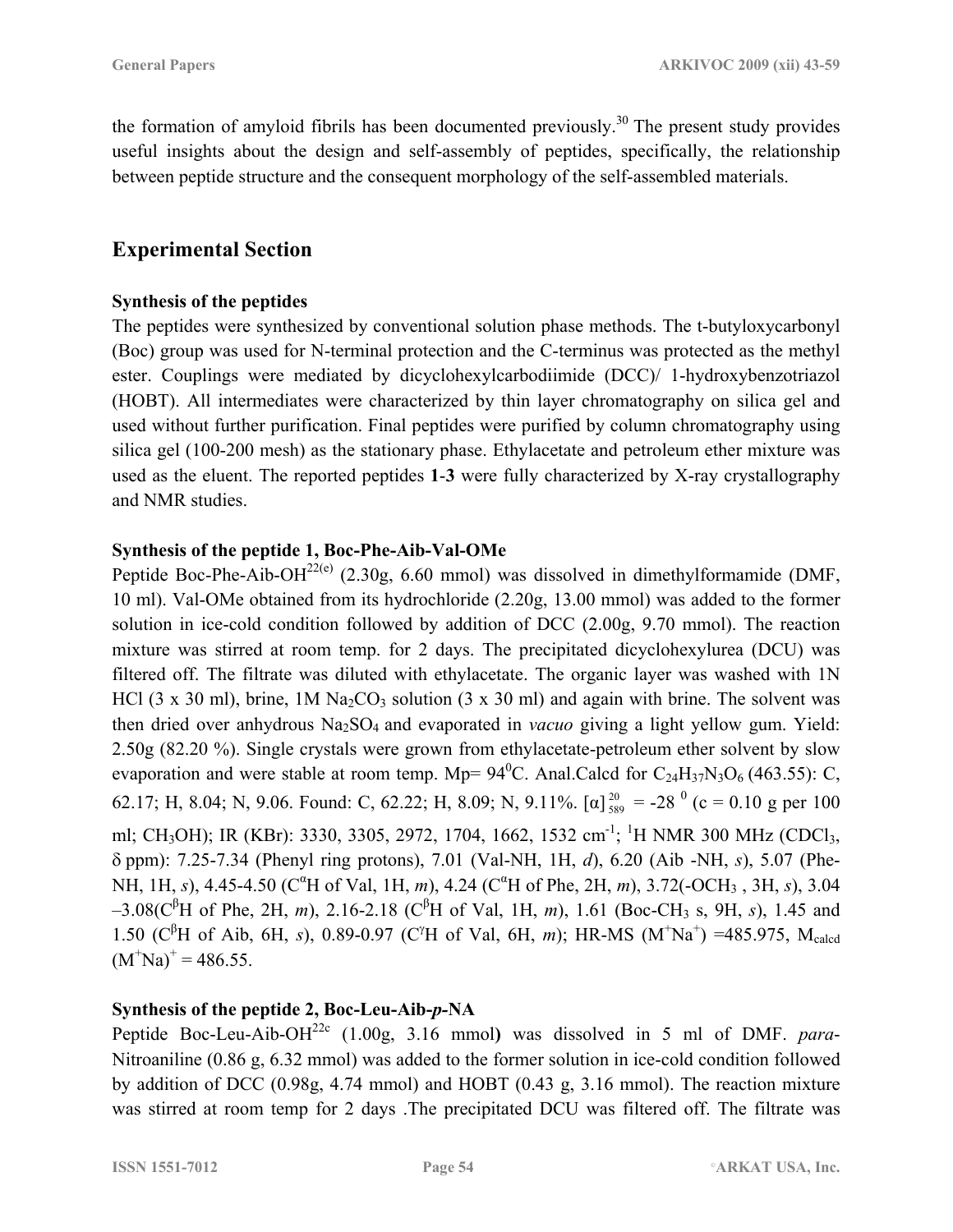diluted with ethylacetate. The organic layer was washed with 1N HCl (3x30 ml) brine, 1M  $Na<sub>2</sub>CO<sub>3</sub>$  solution (3x30 ml) and again with brine. The solvent was then dried over anhydrous Na2SO4 and evaporated in *vacuo* giving a light yellow gum. Yield: 1.2g (86.95%). The peptide was purified by column chromatography using 20% ethylacetate-petroleum ether gradient. Single crystals were grown from acetone by slow evaporation and were stable at room temp. Mp= 174<sup>0</sup>C. Anal.Calcd for C<sub>21</sub>H<sub>32</sub>N<sub>4</sub>O<sub>6</sub> (436.50): C, 57.77; H, 7.38; N, 12.83. Found: C, 57.68; H, 7.31; N, 12.73 %.  $[\alpha]_{589}^{20} = -20^0$  (c = 0.10 g per 100 ml; CH<sub>3</sub>OH); IR (KBr): 3754.1, 3324.2, 3259.6, 2953, 2868.3, 1674.3, 1602.9, 1524, cm<sup>-1</sup>; <sup>1</sup>H NMR 300 MHz (CDCl<sub>3</sub>,  $\delta$  ppm): 9.50 (*p*NA(3)-NH, 1H, *s*), 8.17(Ha *p*NA(3), 2H, *d*, *J*=5.1Hz), 7.89 (Hb *p*NA(3), 2H, *d*, *J*=9Hz), 6.36(Aib(2)-NH, 1H, *s*), 4.96(Leu(1)-NH, 1H, *s*), 3.92( $C^{\alpha}H$  of Leu(1), 1H, *m*), 1.57 & 1.55( $C^{\beta}H$ of Aib(2), 6H, *s*),1.25( $C^{\beta}H$  of Leu(1), 2H, *m*), 1.46 (Boc-CH<sub>3</sub> s, 9H, *s*), 0.97( $C^{\gamma}$  and  $C^{\delta}H$  of Leu(1), 7H, *m*). <sup>13</sup>C NMR 75MHz (CDCl<sub>3</sub>, δ ppm): 172.81, 171.8, 144.80, 124.76, 119.50, 81.44, 54.76, 40.12, 28.26, 26.10, 25.11, 24.90, 22.89, 21.76; HR-MS  $(M^{\dagger}Na^{\dagger}) = 459.16$ ,  $M_{\text{caled}}$  $(M^+Na)^+ = 459.50.$ 

#### **Synthesis of the peptide 3a, Boc-Pro-Aib-OMe**

Boc-Pro-OH (2.0g, 9.30 mmol) was dissolved in a mixture of dichloromethane (DCM, 6 ml) and dimethylformamide (DMF, 2 ml). Aib-OMe obtained from its hydrochloride (2.85g, 18.6 mmol) was added to the former solution followed by addition of DCC (2.87g, 13.95 mmol) in ice-cold condition. The reaction mixture was stirred at room temp. for 1 day. The precipitated dicyclohexylurea (DCU) was filtered off. The filtrate was diluted with ethylacetate. The organic layer was washed with 1N HCl (3x30 ml), brine, 1M  $Na<sub>2</sub>CO<sub>3</sub>$  solution (3x30 ml) and then again with brine. The solvent was dried over anhydrous Na<sub>2</sub>SO<sub>4</sub> and evaporated in *vacuo*, giving a light yellow gum. Yield: 2.5g (86%).

#### **Synthesis of the peptide 3b, Boc-Pro-Aib-OH**

Peptide **3a** (2.5g, 7.96 mmol) was dissolved in methanol (20 ml) and 2N NaOH (10 ml) was added to it. The reaction mixture was stirred for 1 day at room temperature. The progress of reaction was monitored by TLC. After completion of reaction the methanol was evaporated. The residue was diluted with water and washed with diethylether. The aqueous layer was cooled on ice, neutralized by using 2N HCl and extracted with ethylacetate. The solvent was evaporated in *vacuo* to give a waxy white coloured solid. Yield: 2.1g (88%).

#### **Synthesis of the peptide 3, Boc-Pro-Aib-***m-***NA**

Peptide **3b** (2.1g, 7.00 mmol) was dissolved in dichloromethane (DCM, 5ml). *meta*-Nitroaniline (1.93g, 14 mmol) was added to former solution, followed by addition of DCC (2.16g, 10.5 mmol) in ice-cold condition. The reaction mixture was stirred at room temp for 2 days. The precipitated dicylohexylurea (DCU) was filtered off. The filtrate was diluted with ethylacetate. The organic layer was washed with 1N HCl (3x30ml), brine, 1M  $\text{Na}_2\text{CO}_3$  solution (3x30 ml) and then again with brine. The solvent was then dried over anhydrous  $Na<sub>2</sub>SO<sub>4</sub>$  and evaporated in *vacuo*, to give a white solid compound. Purification was done using silica gel as stationary phase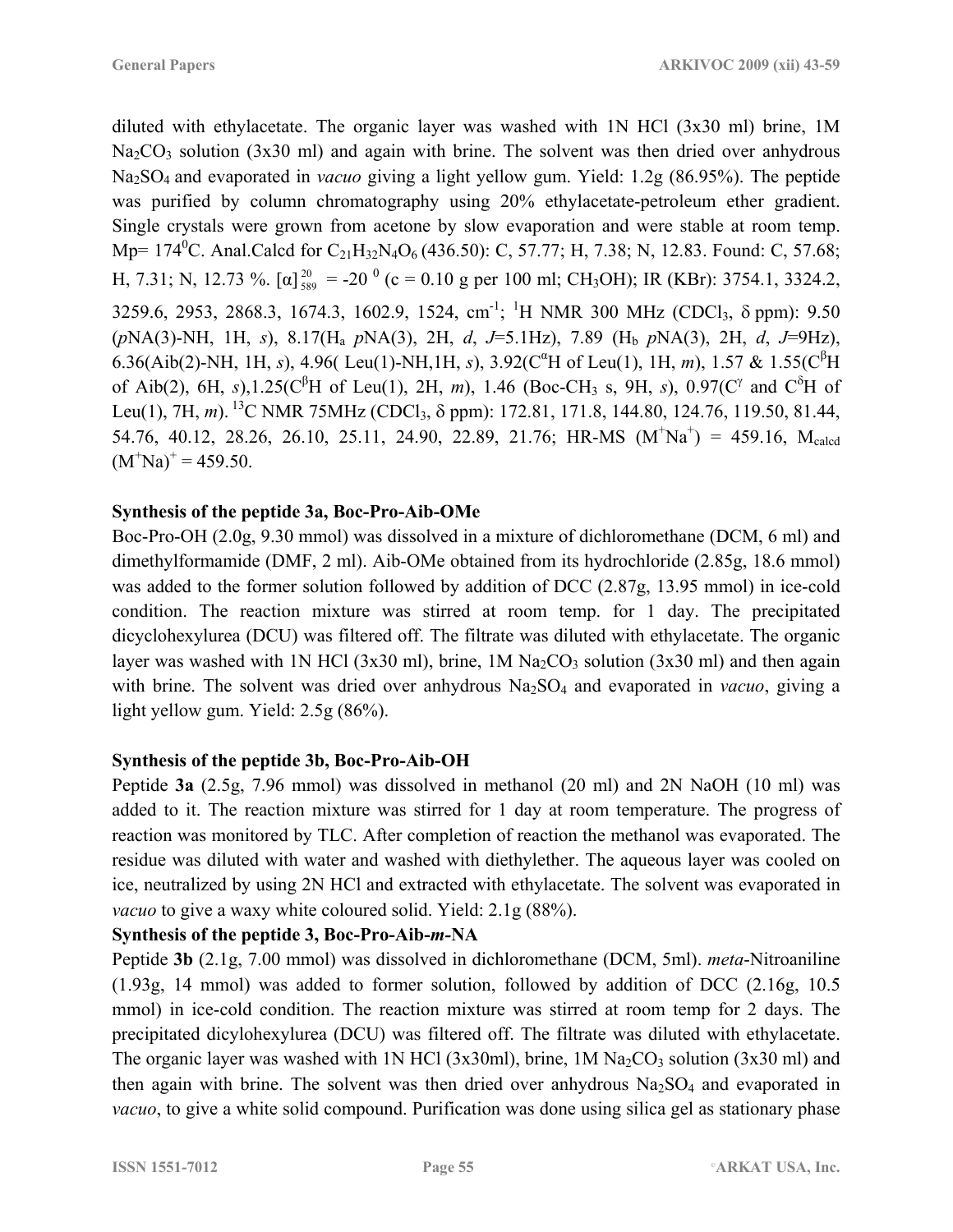and ethylacetate-petroleum ether mixture (1:4) as eluent. Single crystals were grown from acetone by slow evaporation and were stable at room temp. Yield: 3.0g (76.92%). Mp=  $122^{\circ}$ C; Anal.Calcd for C<sub>20</sub>H<sub>28</sub>N<sub>4</sub>O<sub>6</sub> (420.34): C, 57.14; H, 6.68; N, 13.33%; Found: C, 57.05; H, 6.59; N, 13.25%.  $\lbrack \alpha \rbrack_{589}^{20} = -18^{0}$  (c = 0.10 g per 100 ml; CH<sub>3</sub>OH); IR (KBr): 3754.2, 3689.7, 3315.9, 2979.6, 2934.7, 1670.6, 1534.3 cm-1; 1 H NMR 300 MHz (CDCl3, δ ppm): 9.51(*m*NA(3)-NH, 1H, *s*), 8.57(Ha *m*NA(3), 1H, *s*), 8.21(Hd *m*Na(3), 1H, *d*, *J*=7.2Hz), 7.90(Hb *m*ABA(3), 1H, *d*, *J*=6Hz), 7.43(H<sub>c</sub> *m*NA(3), 1H, *t*, *J*=8.1Hz), 6.50(Aib(2)-NH, 1H, *s*), 4.15(C<sup>a</sup>H of Pro(1), 1H, *m*), 3.50(C<sup>γ</sup>H of Pro(1), 2H, *m*), 2.23(C<sup>β</sup>H of Pro(1), 2H, *m*), 1.98 (C<sup>δ</sup>H of Pro(1), 2H, *m*), 1.46 (Boc-CH<sub>3</sub> s, 9H, *s*), 1.64 & 1.57(C<sup>β</sup>H of Aib(2), 6H, *s*); <sup>13</sup>C NMR 75MHz (CDCl<sub>3</sub>, δ ppm):156.2,148.44, 140.05, 129.35, 125.83, 118.21,115.01, 81.37, 61.48, 57.90, 51.99, 47.41, 30.84, 29.64, 28.28, 26.53, 24.99, 24.62; HR-MS  $(M^{\dagger}Na^{\dagger}) = 443.20$ ,  $M_{\text{cald}} (M^{\dagger}Na)^{\dagger} = 443.34$ .

## **FT-IR spectroscopy**

IR spectra were examined using a Perkin Elmer-782 model spectrophotometer. The solid- state FT-IR measurements were performed using the KBr disk technique.

## **NMR experiments**

All <sup>1</sup>H NMR and <sup>13</sup>C NMR spectra of peptides **1-3** were recorded on a Bruker Avance 300 model spectrometer operating at 300, 75 MHz respectively. The peptide concentrations were 10 mM in CDCl<sub>3</sub> for <sup>1</sup>H NMR and 40 mM in CDCl<sub>3</sub> for <sup>13</sup>C NMR. Solvent titration experiments were carried out at a concentration of 10 mM in CDCl<sub>3</sub> with gradual addition of  $d_6$ -DMSO from 0-10% v/v approximately.

## **Circular Dichroism spectroscopy**

Solutions of peptides **1**-**3** in MeOH (1.5 mM as final concentration) were used for obtaining the spectra. Far-UV CD measurements were recorded at  $25^{\circ}$ C with a 0.5 sec averaging time, a scan speed of 50 nm/min, using a JASCO spectropolarimeter (*J* 720 model) equipped with a 0.1 cm pathlength cuvette. The measurements were taken at 0.2 nm wavelength intervals, 2.0 nm spectral bandwidth and five sequential scans were recorded for each sample.

## **Field Emission scanning electron microscopic study**

The morphology of peptides **1**-**3** was investigated using field emission scanning electron microscope (FE-SEM). For the study, fibrous materials of peptide **1** were slowly grown from ethylacetate-petroleum ether and of peptide **2** and **3** were slowly grown from acetone and then dried and gold coated. The micrographs were taken using a FE-SEM apparatus (JEOL JSM - 6700F).

### **Mass spectrometry**

Mass spectra of peptides **1**-**3** were recorded on HEWLETT PACKARD Series 1100MSD and Micromass Qtof Micro YA263 Mass spectrometers by positive mode electro spray ionization.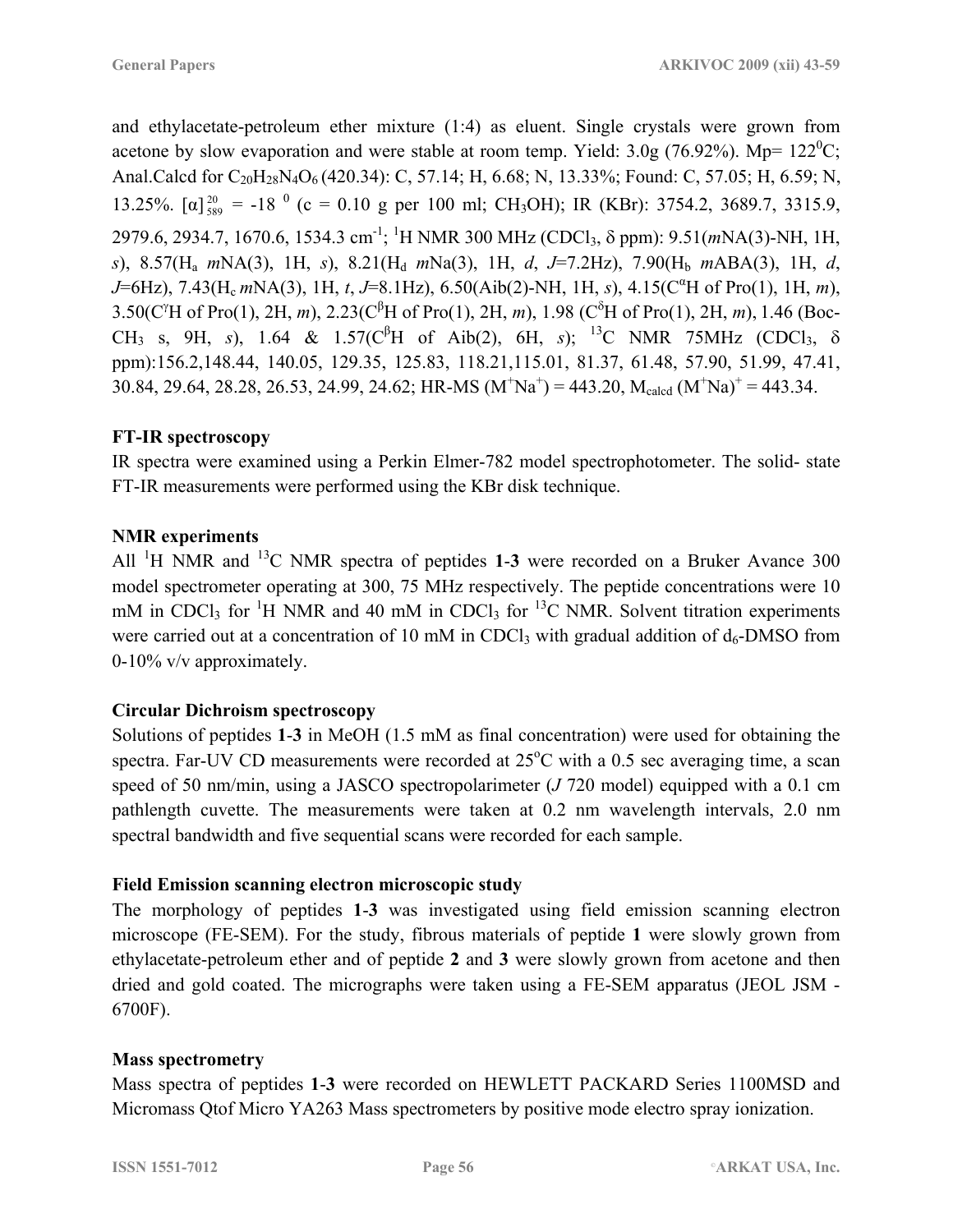|                           | Peptide 1                                    | Peptide 2            | Peptide 3            |
|---------------------------|----------------------------------------------|----------------------|----------------------|
| Crystal Colour            | Colourless                                   | Colourless           | Colourless           |
|                           |                                              |                      |                      |
| Chemical Formula          | $C_{24}H_{37}N_3O_6$<br>0.25H <sub>2</sub> O | $C_{21}H_{32}N_4O_6$ | $C_{20}H_{25}N_4O_6$ |
| Crystallising solvent     | Ethylacetate                                 | Acetone              | Acetone              |
|                           | Petroleum ether                              |                      |                      |
| Formula Weight (g)        | 469.08                                       | 436.51               | 417.44               |
| Crystal System            | monoclinic                                   | orthorhombic         | orthorhombic         |
| Space group               | $P2_1$                                       | Pbcn                 | $P2_12_12$           |
| Z                         | $\overline{4}$                               | 8                    | $\overline{4}$       |
| a(A)                      | 13.6336(6)                                   | 19.1499(15)          | 28.9256(13)          |
| b(A)                      | 10.8373(4)                                   | 10.8592(8)           | 13.1584(5)           |
| c(A)                      | 18.4668(7)                                   | 23.396(2)            | 5.7929(2)            |
| $\beta$ ( $\degree$ )     | 107.361(4)                                   | (90)                 | (90)                 |
| $V(A^3)$                  | 2604.19(18)                                  | 4865.2(7)            | 2204.86(15)          |
| Temperature (K)           | 150(2)                                       | 150(2)               | 150(2)               |
| Unique reflections        | 12531                                        | 7088                 | 6422                 |
| $N^{\circ}$ Parameters    | 620                                          | 287                  | 276                  |
| GoF                       | 1.079                                        | 1.093                | 0.926                |
| $R_1$ [I>2 $\sigma(I)$ ]  | 0.0518                                       | 0.0756               | 0.0554               |
| $wR_2$ [[>2 $\sigma$ (I)] | 0.1137                                       | 0.2382               | 0.1203               |

**Table 3.** Crystallographic refinement details for peptides **1**-**3**

### **Single crystal X-ray diffraction study**

Crystal data and refinement details are given in Table 3. Diffraction data for the three peptides **1**, **2** and **3**, were obtained with MoKα radiation at 150K using the Oxford Diffraction X-Calibur CCD System. The crystals were positioned at 50 mm from the CCD. 321 frames were measured with a counting time of 10 s. Data analyses were carried out with the Crysalis program.<sup>31</sup> The structures were solved using direct methods with the Shelxs97 program.<sup>32</sup> The non-hydrogen atoms were refined with anisotropic thermal parameters. The hydrogen atoms bonded to carbon and nitrogen were included in geometric positions and given thermal parameters equivalent to 1.2 times (1.5 times for methyl hydrogens) those of the atom to which they were attached. Crystallographic details have been deposited at the Cambridge Crystallographic Data centre, reference CCDC 734094 – 734096 inclusive.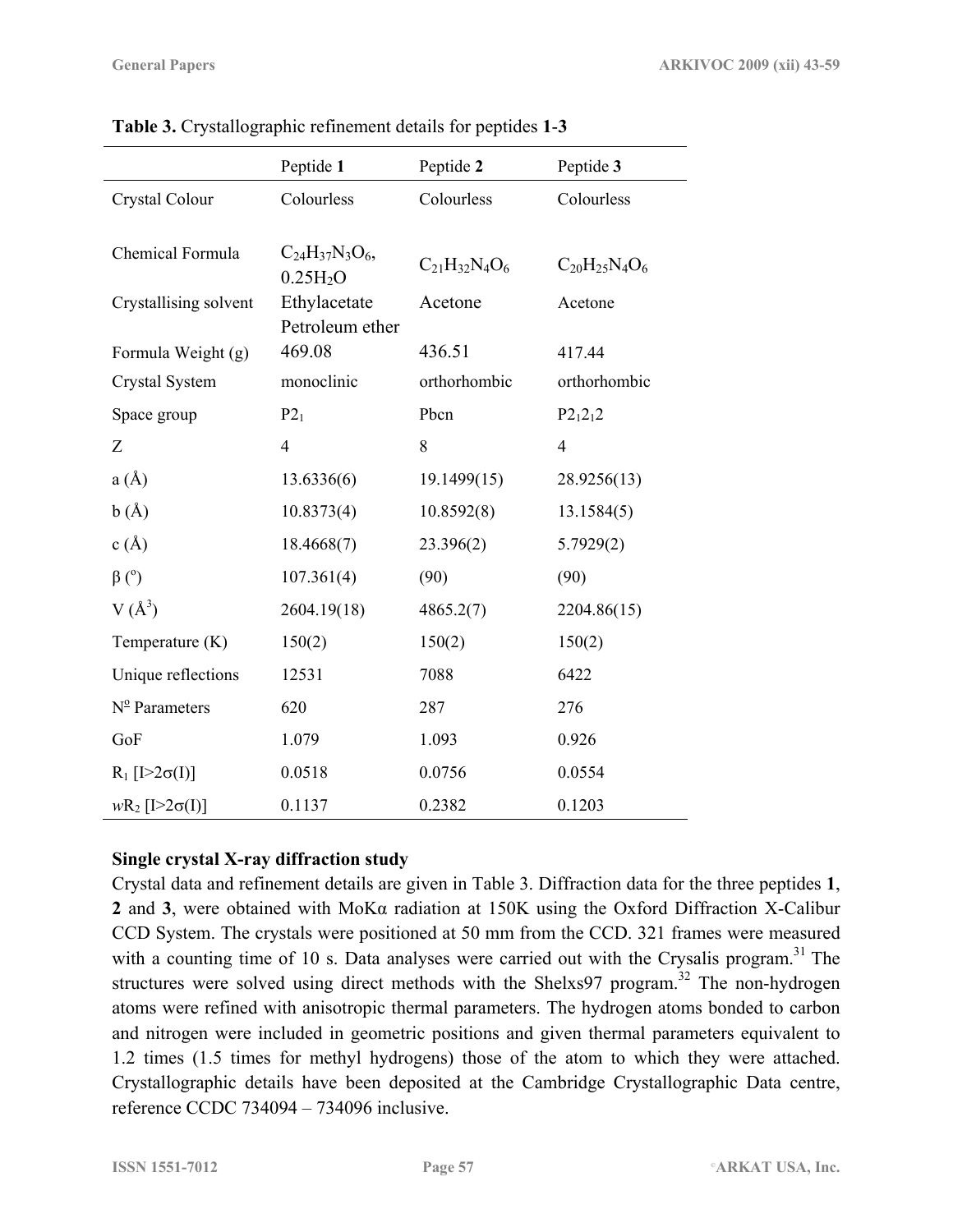# **Acknowledgements**

S.K. thanks CSIR, New Delhi, India, for a Senior Research Fellowship (SRF). The financial assistance of UGC, New Delhi is acknowledged [Major Research Project, No.32-190/2006(SR)]. We acknowledge the financial assistance of Centre for Research in Nanoscience & Nanotechnology, University of Calcutta. We thank EPSRC and the University of Reading, UK for funds for Oxford Diffraction X-Calibur CCD diffractometer.

# **References and Notes**

- 1. Maji, S. K.; Banerjee, A.; Drew, M. G. B.; Halder, D.; Banerjee, A. *Tetrahedron Lett.* **2002**, *43*, 6759.
- 2. Halder, D.; Maji, S. K.; Drew, M. G. B.; Banerjee, A. *Tetrahedron Lett.* **2002**, *43*, 5465.
- 3. Maji, S. K.; Drew, M. G. B.; Banerjee, A. *Chem. Commun.* **2001**, 1946-1947.
- 4. Vauthey, S.; Santoso, S.; Gong, H.; Watson, N.; Zhang, S. *Proc. Natl. Acad. Sci. USA* **2002**, *99*, 5355.
- 5. Rathore, O.; Sogah, D. Y. *J. Am. Chem. Soc.* **2001**, *123*, 5231.
- 6. Caplan, M. R.; Moore, P. N.; Zhang, S.; Kamm, R. D.; Lauffenburger, D. A. *Biomacromolecules* **2000**, *1*, 627.
- 7. Krejchi, M. T.; Atkins, E. D. T.; Waddon, A. J.; Fournier, M. J.; Mason, T. L.; Tirrel, D. A. *Science* **1994**, *265*, 1427.
- 8. Wang, W.; Hecht, M. H. *Proc. Natl. Acad. Sci. USA* **2002**, *99*, 2760.
- 9. Antzutkin, O. N.; Balbach, J. J.; Leapman, R. D.; Rizzo, N. W.; Reed, J.; Tycko, R. *Proc. Natl. Acad. Sci. USA* **2000**, *97*, 13045.
- 10. Tjernberg, L. O.; Callway, D. J. E.; Tjernberg, A.; Hahne, S.; Lilliehöök, C.; Terenius, L.; Thyberg, J.; Nordsted, C. *J. Biol. Chem.* **1999**, *274*, 12619.
- 11. Benzinger, T. L. S.; Gregory, D. M.; Burkoth, T. S.; Miller-Auer, H.; Lynn, D. G.; Botto, R. E.; Maredith, S. C. *Proc. Natl. Acad. Sci. USA* **1998**, *95*, 13407.
- 12. Dutt, A.; Drew, M. G. B.; Pramanik, A. *Org. Biomol. Chem.* **2005**, *3*, 2250.
- 13. Kundu, S. K.; Majumder, P. A.; Das, A. K.; Bertolasi, V.; Pramanik, A. *J. Chem. Soc. Perkin Trans.* **2002**, *2*, 1602.
- 14. Maji, S. K.; Haldar, D.; Drew, M. G. B.; Banerjee, A.; Das, A. K.; Banerjee, A. *Tetrahedron* **2004**, *60*, 3251.
- 15. Banerjee, A.; Maji, S. K.; Drew, M. G. B.; Haldar, D.; Banerjee, A. *Tetrahedron Lett.* **2003**, *44*, 335.
- 16. Halder, D.; Maji, S. K.; Sheldrick, W. S.; Banerjee, A. *Tetrahedron Lett.* **2002**, *43*, 2653.
- 17. Kar, S.; Dutta, A.; Drew M. G. B.; Koley, P. Pramanik, A. *Supramolecular Chemistry* DOI**:** 10.1080/10610270802709378.